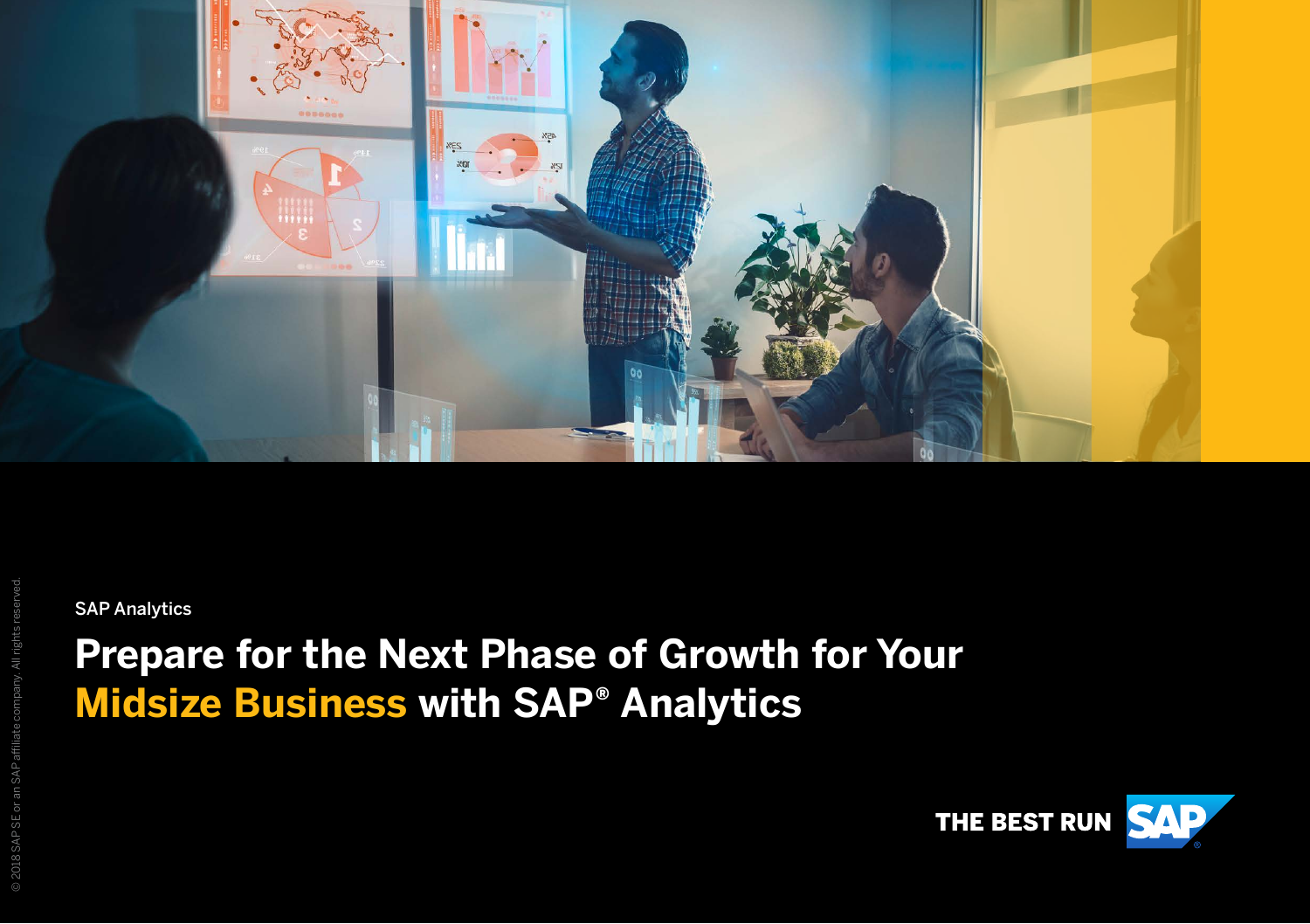# **Table of Contents**

- **[3](#page-2-0)** [Maintain Full, Predictive Insight As Your Business Grows](#page-2-0)
- **[4](#page-3-0)** [Embrace the Mind-Set of an Intelligent Enterprise](#page-3-0)
- **[5](#page-4-0)** [Answer Every Question, Understand Your Business](#page-4-0)
- **[6](#page-5-0)** [Support Sound Decision-Making with Integrated Insights](#page-5-0)  [in the Cloud](#page-5-0)
- **[7](#page-6-0)** [Strengthen Executive Decision-Making](#page-6-0)
- **[8](#page-7-0)** [Consolidate Data Scattered Across Your Business](#page-7-0)
- **9** [Use One Simple Cloud Solution in Any Industry to](#page-8-0)  [Focus Your Business](#page-8-0)
- **10** [Optimize Work Specific to Your Line of Business](#page-9-0)
- **11** [Drive Insights to Action](#page-10-0)

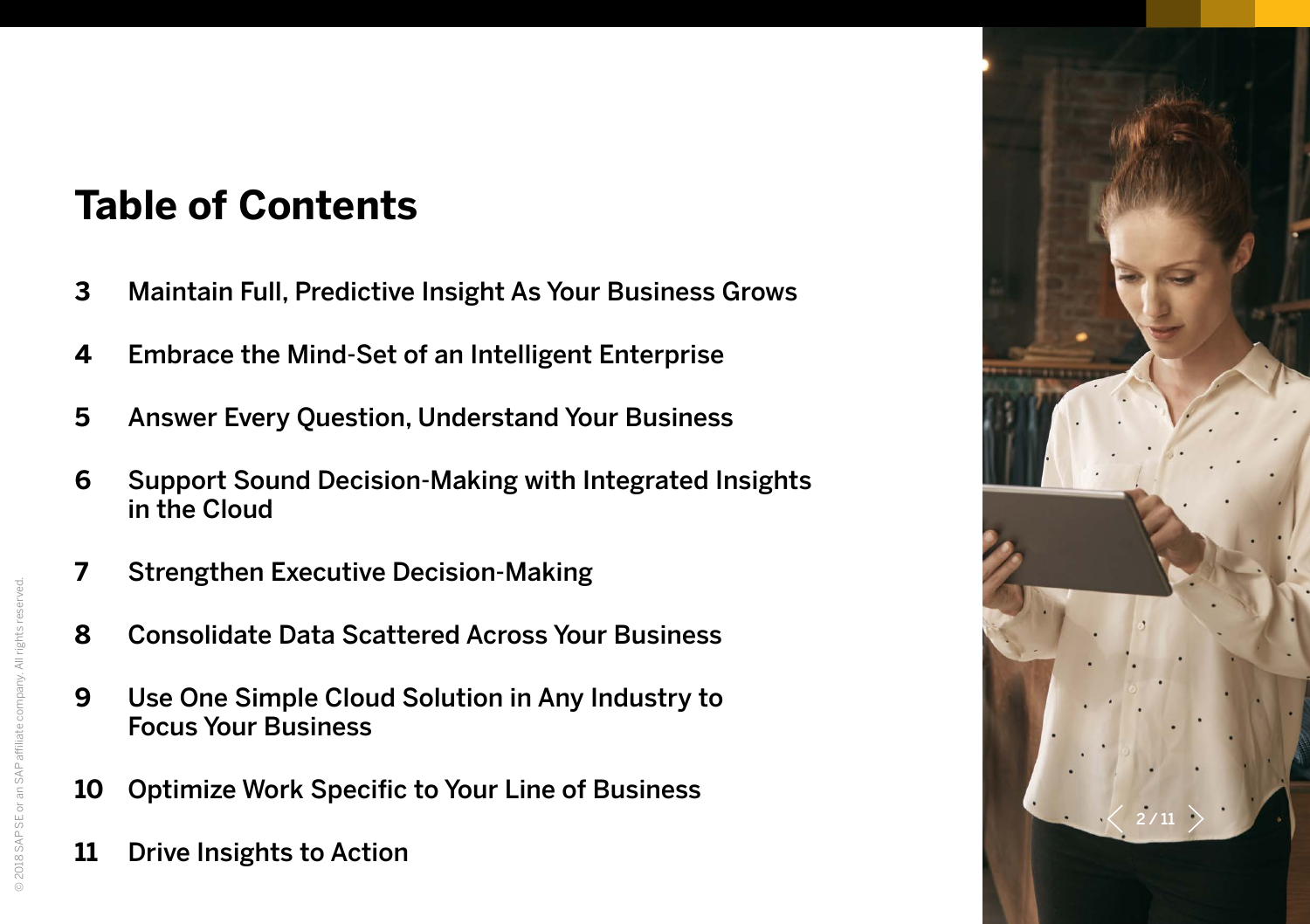# <span id="page-2-0"></span>**Maintain Full, Predictive Insight As Your Business Grows**

Midsize companies need to tap into actionable, real-time insights and support collaboration across their growing workforce to take on new product areas, geographies, and industries. With SAP® Analytics solutions, which include SAP Analytics Cloud, SAP Digital Boardroom, and SAP Analytics Hub, such live intelligence helps improve strategy development while moving everyone forward productively.

### OVERCOME THE STRESS AND COMPLEXITY THAT GROWTH BRINGS

Business growth can put tremendous stress on midsize companies.

The impact of an expanding network and growing workforce can turn a once highly visible operation into a collection of disconnected, siloed sources of data. Each team is working from its own version of the truth, and collaboration is threatened. Business processes become more varied and complex, requiring automated, software-based assistance to navigate them all.

Fortunately, midsize companies have a distinct competitive edge over their larger rivals: the ability to adopt new technology and innovate new ways of doing business with great agility and speed. Cloud solutions can further reduce the barrier to adoption for growing companies by significantly lowering up-front costs, eliminating capital expense, and requiring fewer IT resources.

 $\langle 3/11 \rangle$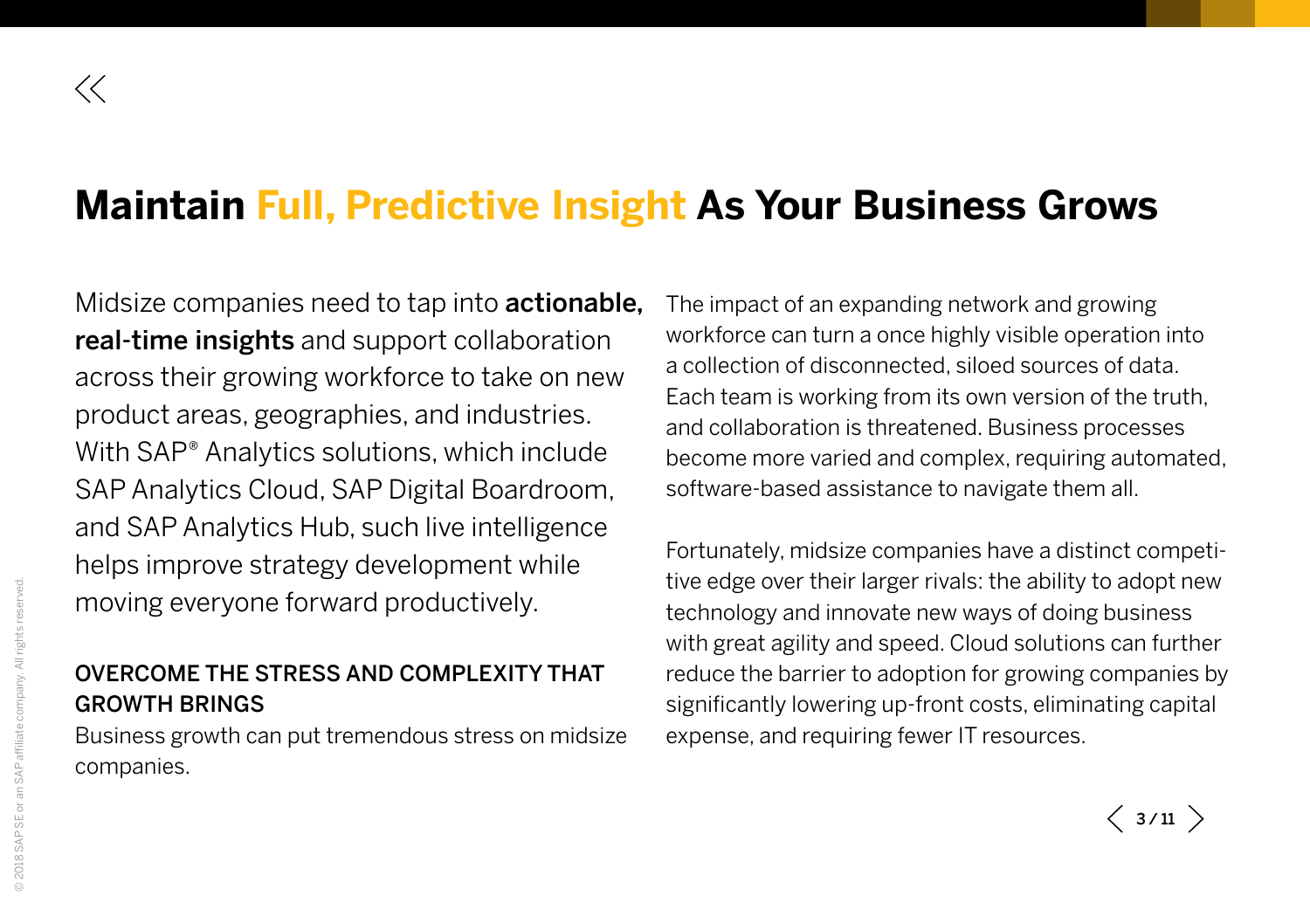## <span id="page-3-0"></span>**Embrace the Mind-Set of an Intelligent Enterprise**

Midsize businesses must make smart, data-driven decisions to tackle tighter margins, tougher competition, evolving processes, and market-entry barriers. Handling these challenges successfully means moving with the precision and swiftness of an intelligent enterprise.

The word "enterprise" conjures visions of large companies with thousands of employees and billions in revenue. However, mass digitalization is just as relevant for midsize companies as they harness intellectual capital to drive groundbreaking growth and innovation.

With SAP Analytics solutions, your growing business can tap into the fundamental capabilities of an intelligent enterprise: visibility, focus, and agility. Comprehensive data and analytics embedded in processes enable all

users to do more with less as they discover and analyze insights, plan strategies, predict outcomes, and collaborate within an integrated experience.



SAP Analytics provides an intelligent foundation that can easily be expanded in terms of functionality and scaled effortlessly as your midsize business grows.

 $\langle 4/11 \rangle$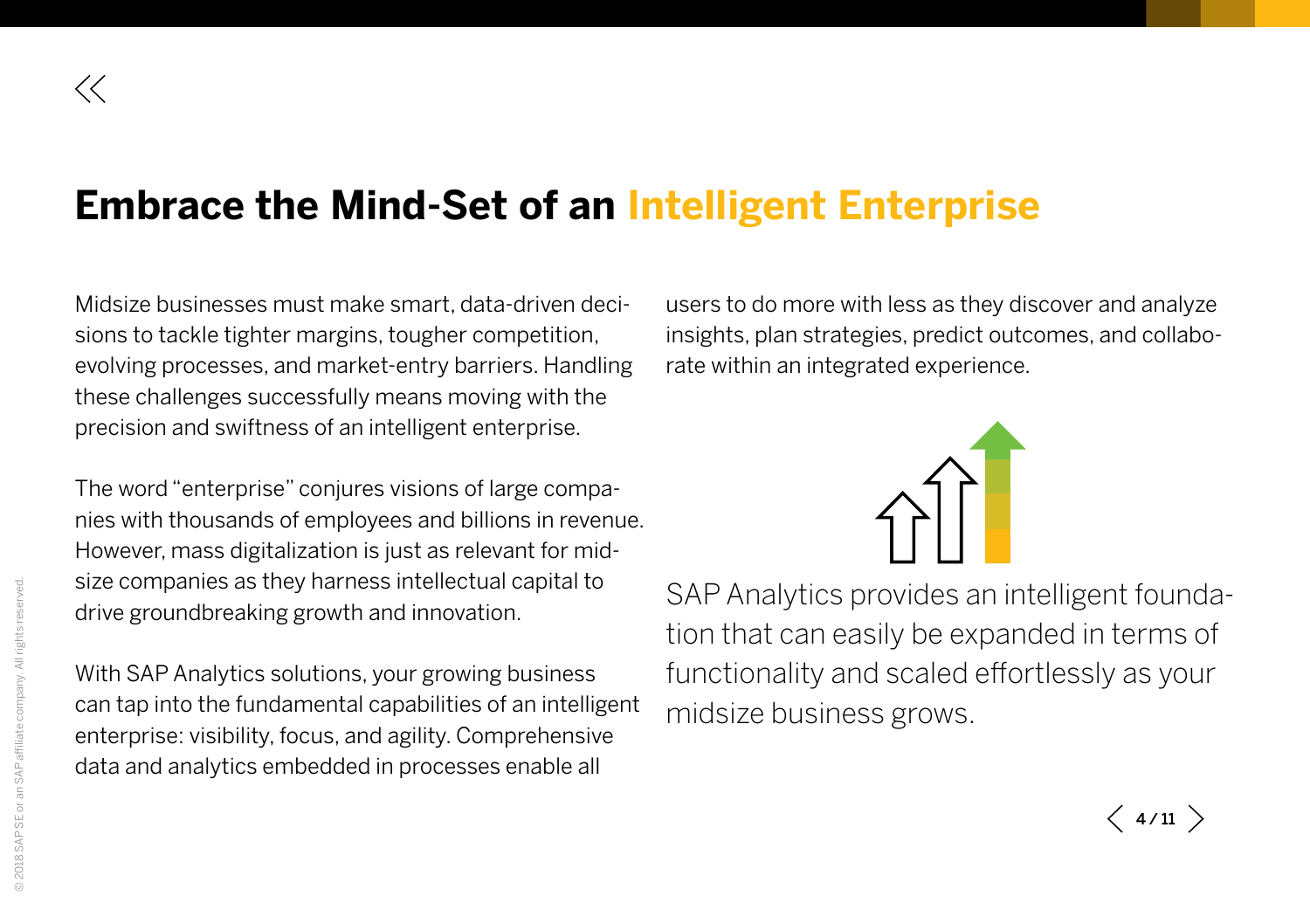<span id="page-4-0"></span>

### **Answer Every Question, Understand Your Business**

SAP Analytics solutions provide the foundation that growing companies need to operate as intelligent enterprises. Instead of using static data to test potential scenarios, you can combine real-time structured and unstructured data to find the best strategies for advancing emerging opportunities and mitigating risks.

These on-premise and cloud solutions allow you to take advantage of analytics innovations immediately, without additional complexity and IT assistance. From mobile apps and data visualizations to unstructured, predictive, and Big Data analytics, you gain the capabilities and visibility required to guide future strategies and pinpoint the cause of subpar performance anytime, anywhere.



39% of midsize businesses improve coordination by unifying organizations and providing one set of data that can be used by all decision-makers.<sup>1</sup>



"[Data & Analytics: The Competitive Edge for Small and Midsize Businesses \(SMBs\)](https://www.slideshare.net/SAPanalytics/data-analytics-the-competitive-edge-for-small-and-midsize-businesses)," IDC, sponsored by SAP 2017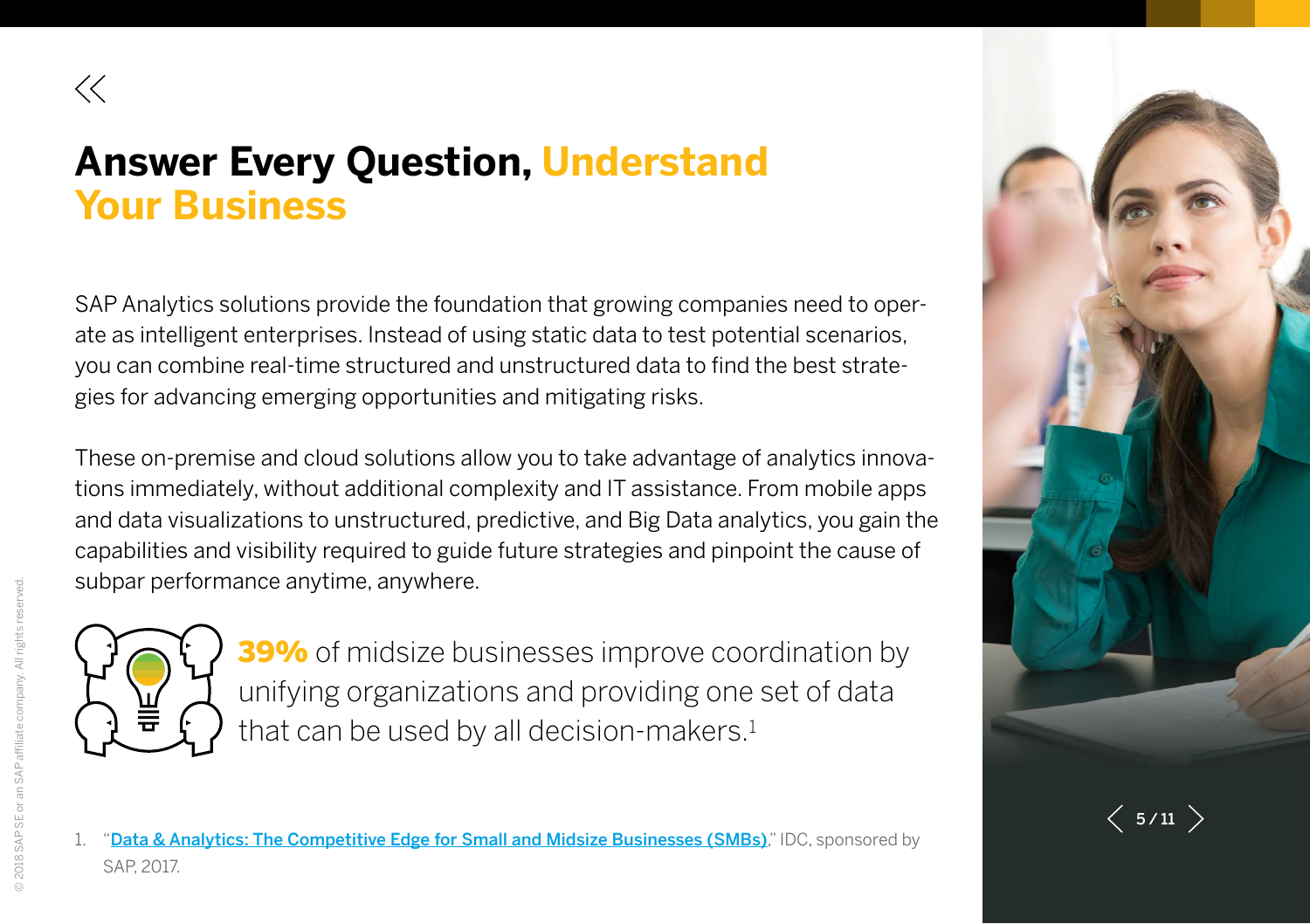### <span id="page-5-0"></span> $<<$

## **Support Sound Decision-Making with Integrated Insights in the Cloud**

#### SAP ANALYTICS CLOUD

With the SAP Analytics Cloud solution, you can lead your business's digital journey and address the challenges of data proliferation. You can transform your data – the foundation of your digital vision – into insights that can help you deliver disruptive business models and customer experiences.

Built on the high performance of SAP Cloud Platform, SAP Analytics Cloud works quickly and reliably to help you rapidly develop and deploy custom analytics tools that provide:

• Business intelligence: Gain real-time insights and explore data with self-service data discovery features. Deliver accurate, consistent data with native connectivity to live data and tools for data governance.

- Predictive analytics: Leverage the in-memory computing technology of the SAP HANA® business data platform and guided machine learning capabilities to uncover relevant predictive insights and assess future outcomes – live and in the moment.
- Integrated planning: Make the best use of your data by taking advantage of essential business semantics, such as currency conversion and account logic.



Develop custom analytics tools that provide business intelligence, predictive analytics, and integrated planning with SAP Analytics Cloud.

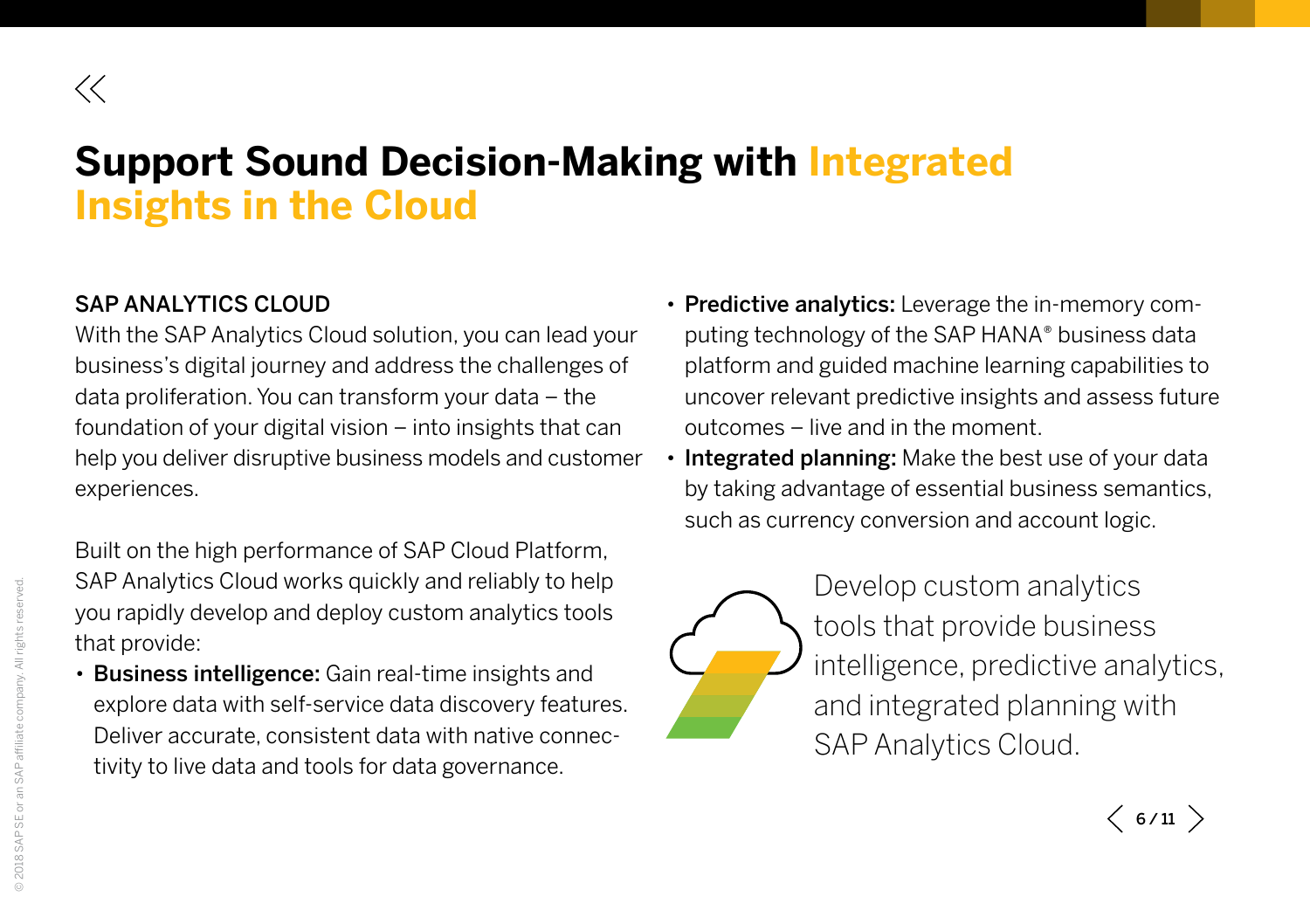# <span id="page-6-0"></span>**Strengthen Executive Decision-Making**

#### SAP DIGITAL BOARDROOM

SAP Digital Boardroom provides your growing business with the same complete, real-time view of every aspect of operations and customers that your much larger rivals have. The solution pulls information from your entire IT landscape and consolidates it into one place without moving, duplicating, or preaggregating data into separate data marts or data warehouses.

Built on top of SAP Analytics Cloud, SAP Digital Boardroom comes with powerful analytical capabilities and an intuitive user interface displayed on one or more interlinked touch screens. This setup allows decision-makers to explore predefined metrics quickly, down to the lineitem level.

From financial performance to balanced inventory and workforce engagement, your business can stay ahead of some of today's most challenging disruptions: rising costs, shortages, and talent loss. In return, you can run more strategically by gaining a better understanding of business performance, finding answers to questions as they arise, acting swiftly to address problems, and taking advantage of new opportunities early on.



Gain a complete, real-time view of your operations and customers with SAP Digital Boardroom.

 $\langle 7/11 \rangle$ 

© 2018 SAP SE or an SAP affiliate company. All rights reserved.

@ 2018 SAP SE or an SAP affiliate company. All rights rese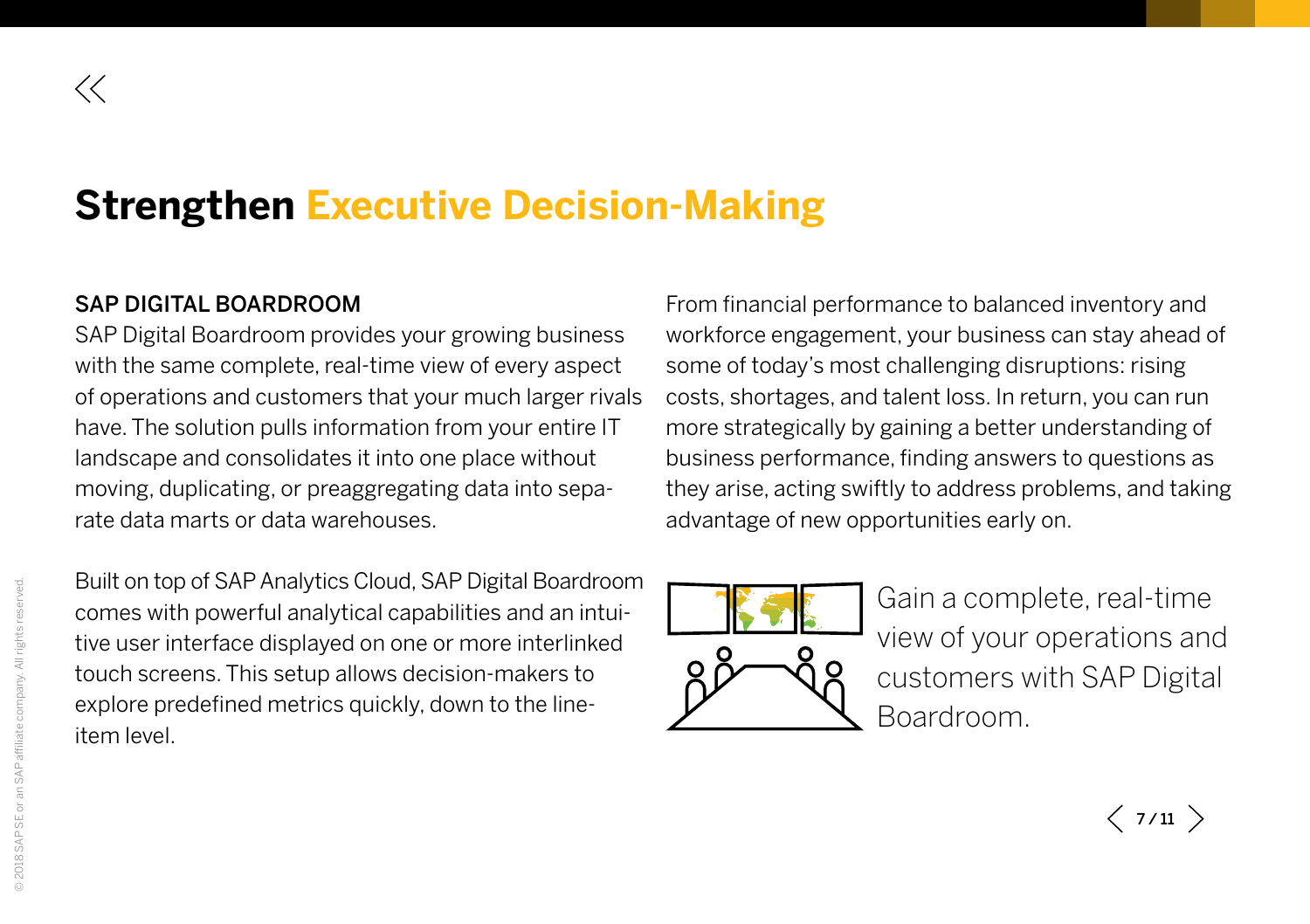<span id="page-7-0"></span>

### **Consolidate Data Scattered Across Your Business**

#### SAP ANALYTICS HUB

The SAP Analytics Hub solution offers midsize businesses a straightforward approach to managing the wide variety of analytics tools that they have collected over time. Even if your knowledge base is scattered among multiple applications and platforms in on-premise, cloud, or hybrid environments, the hub shields you from the hassle of handling numerous links and login credentials to access different IT environments.

Through embedded machine learning, the hub helps assess various data sources; user comments, ratings, and endorsements; as well as usage patterns and audit trail history in real time. You can choose to receive recommendations for the most appropriate analytics tool for a specific challenge, while complying with data privacy regulations.



Manage the wide variety of analytics tools that your growing business has collected over time with SAP Analytics Hub.

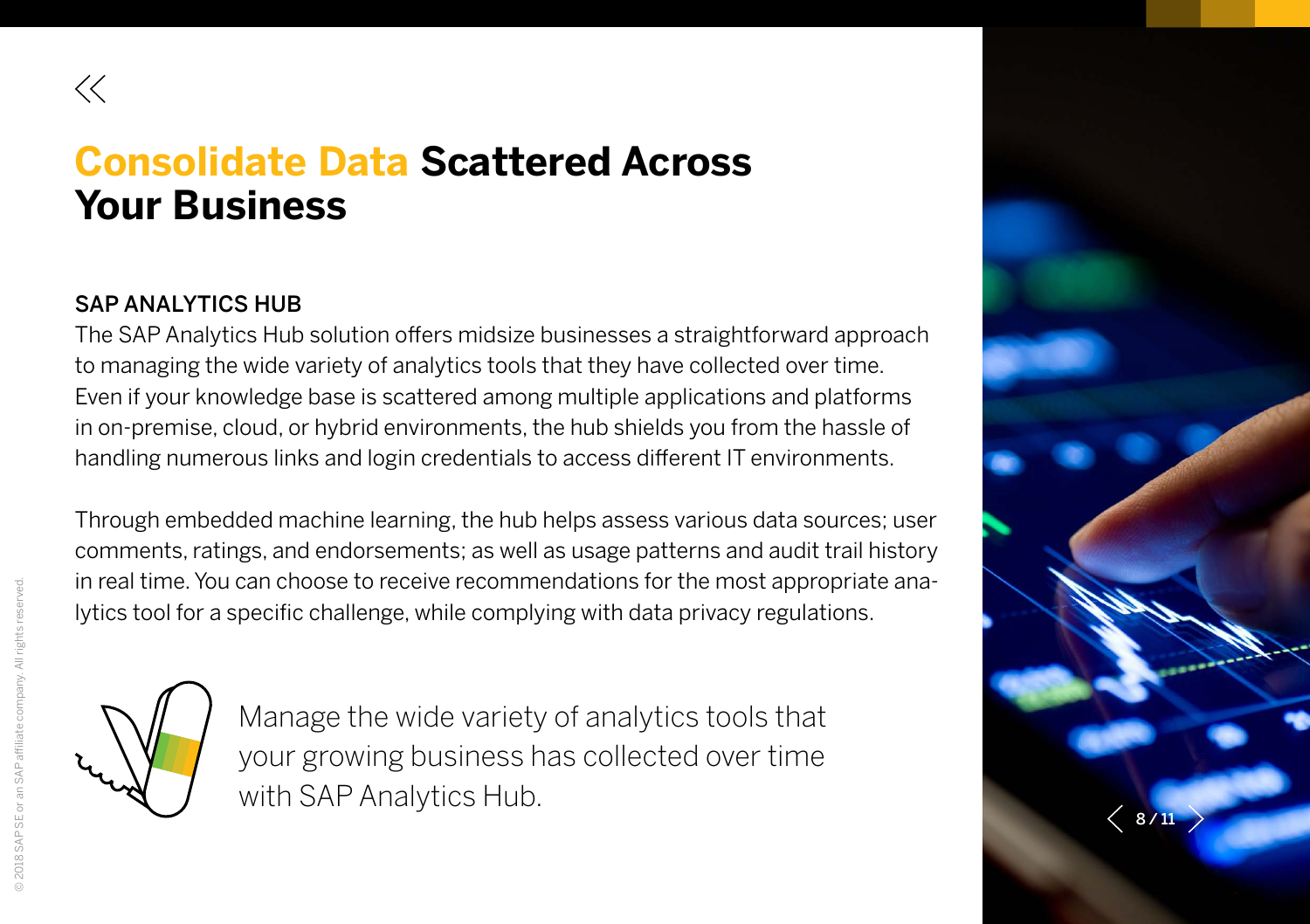### <span id="page-8-0"></span> $<<$

### **Use One Simple Cloud Solution in Any Industry to Focus Your Business**

With the power of machine learning technology and predictive analytics, SAP Analytics solutions integrate business intelligence and corporate planning to simplify organizational analytics for any industry.

#### DELIVER ENGAGING SHOPPER EXPERIENCES IN RETAIL

Create targeted customer engagement activities and personalized offers – in context at the moment of decision – both in the store and online. This drives profitability and expands customer loyalty by putting the customers' point of view at the center of every decision.

### PERSONALIZE EXPERIENCES IN CONSUMER PRODUCTS

Uncover new revenue streams by transforming customer engagement from a purchase to an ongoing experience. Serving the segment of one, tailor products to individual

consumers' needs and preferences, meeting market expectations using real-time insights.

### ADDRESS PUBLIC SECTOR ISSUES IN A DIGITAL SOCIETY

From combating drug abuse to improving sustainability, a data-driven focus allows for better living. Streamline processes in profitability management and resource planning to make fast, confident decisions.

#### BOOST CUSTOMER EXPERIENCES IN MANUFACTURING

Give customers exactly what they want by capturing their requirements effectively and driving mass customization. Manage a profit-driven supply chain, optimizing plant and asset operations by having production and logistics intelligently connected to the rest of the business.

 $\langle$  9/11  $\rangle$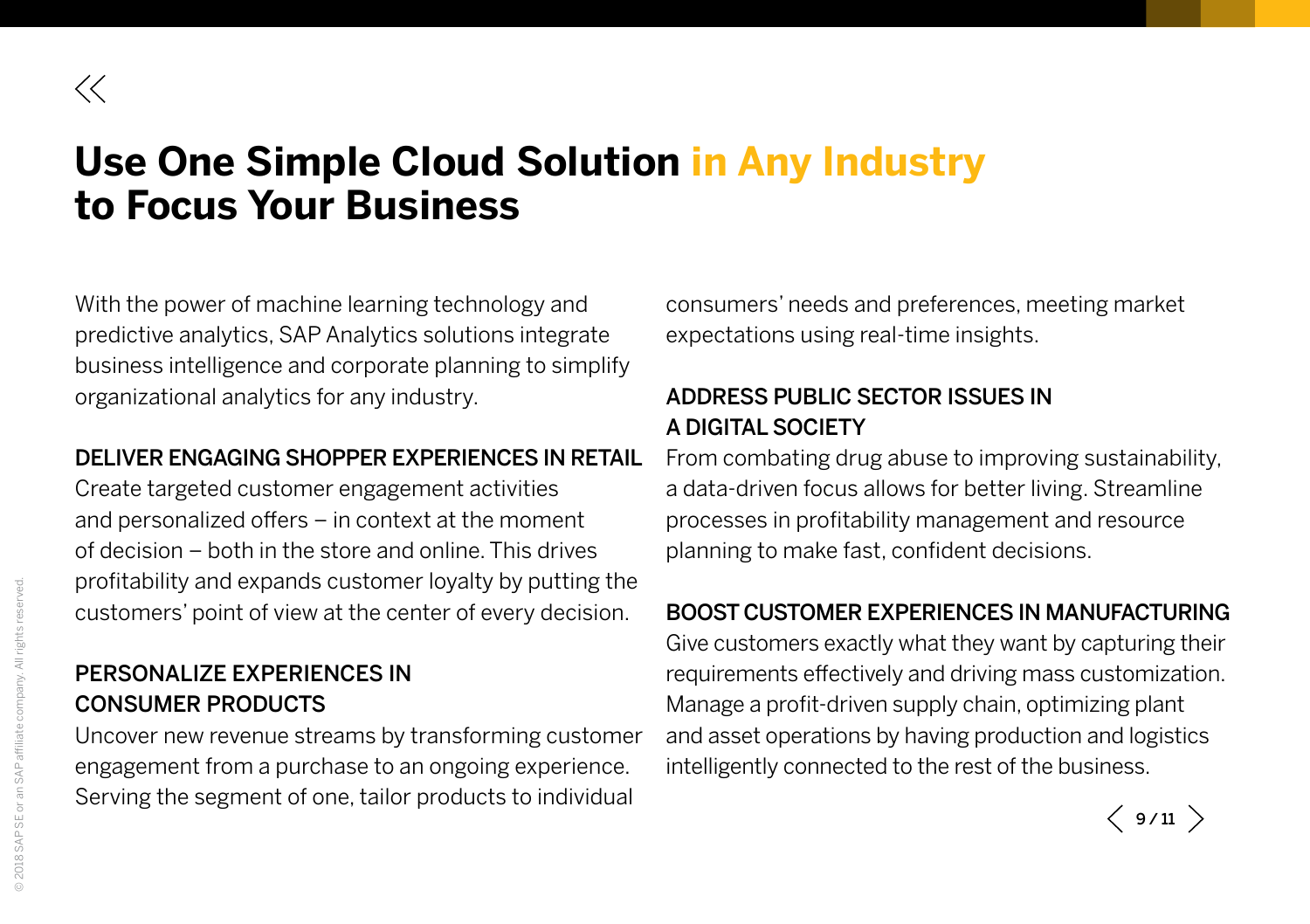## <span id="page-9-0"></span>**Optimize Work Specific to Your Line of Business**

Transform your business with deeper insights to better understand your customers, employees, and operations. Equip all departments with the visibility needed to make decisions for today and drive change for the future.

#### **FINANCE**

Accelerate planning cycles and make smarter, more profitable decisions to steer your company forward. Real-time planning gives you the visibility and collaboration to take action anytime, anywhere.

#### HUMAN RESOURCES

Analyze HR information to take your people strategy to the next level. Reveal correlations between HR practices and business outcomes to make better-informed decisions for your workforce and increase the impact of HR.

#### SALES AND MARKETING

Earn the lifetime loyalty of your customers. Empower your teams with information to capitalize on new opportunities and improve results in all sales and marketing activities, from individual campaigns to annual planning.

#### PROCUREMENT

Optimize operational performance and see the full picture of your business. Manage processes, reduce risk, and improve vendor and contract management while keeping costs at a minimum.

 $\langle$  10/11  $\rangle$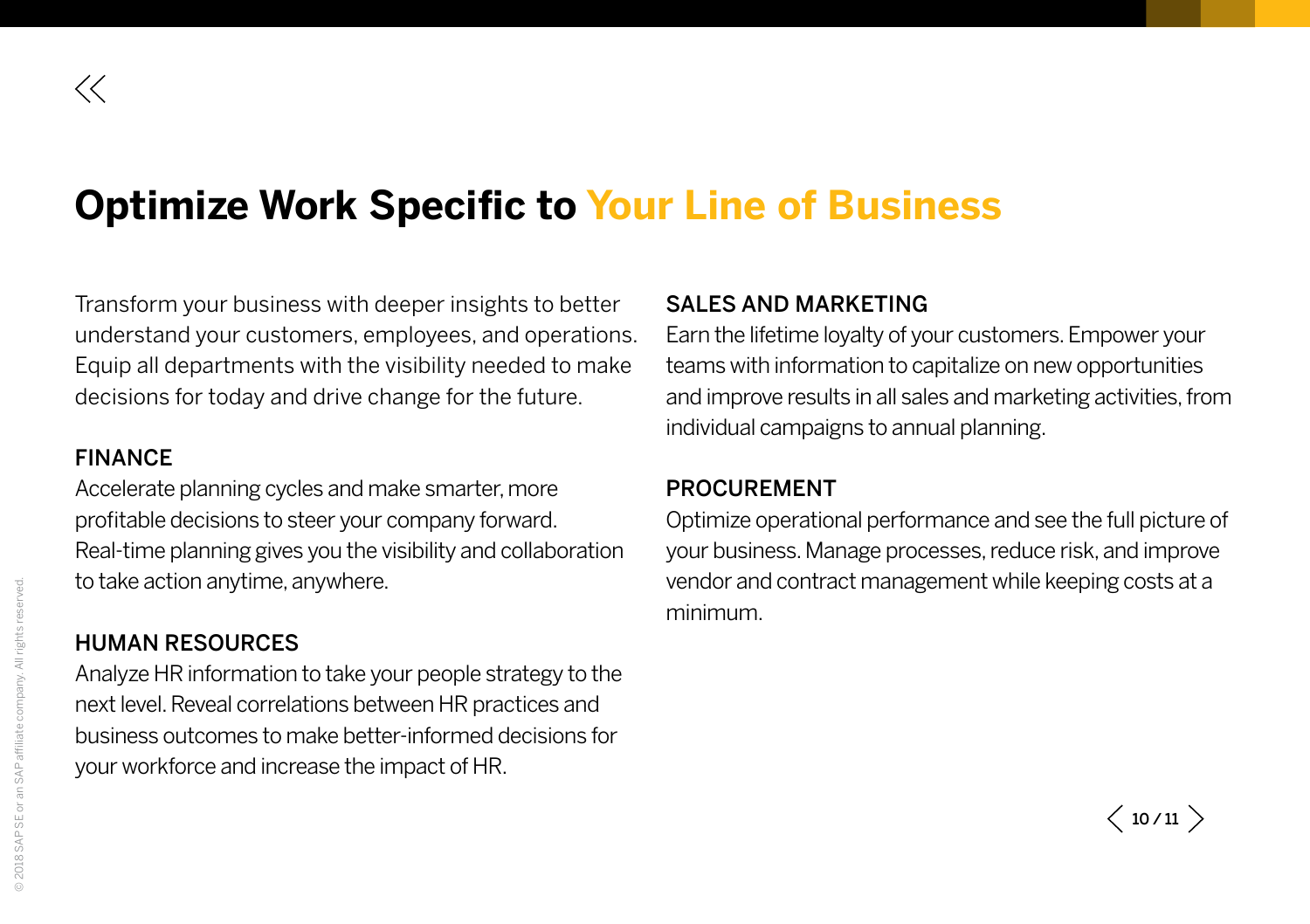### <span id="page-10-0"></span> $<<$

## **Drive Insights to Action**

SAP Analytics solutions provide a comprehensive set of the latest analytics capabilities that work together on a single platform. Midsize businesses can consider this solution portfolio as a secure, reliable approach to analyzing data without limitations such as data silos, IT intervention, and long wait times for reporting.

Whether on premise, in the cloud, or as a hybrid, SAP Analytics can help you know your business better, plan and predict the future, and simplify operations. With such insight, you can better serve customers, create new business models, and deliver value to all stakeholders. But more important, you can evolve your company for a highly competitive and digital marketplace with the strategic brilliance of an intelligent enterprise.

#### **LEARN MORE**

To find out how SAP Analytics can help your midsize business run as an intelligent enterprise full of promising growth, call your SAP representative or [visit us online](https://www.sap.com/products/sme-business-software/analytics.html).